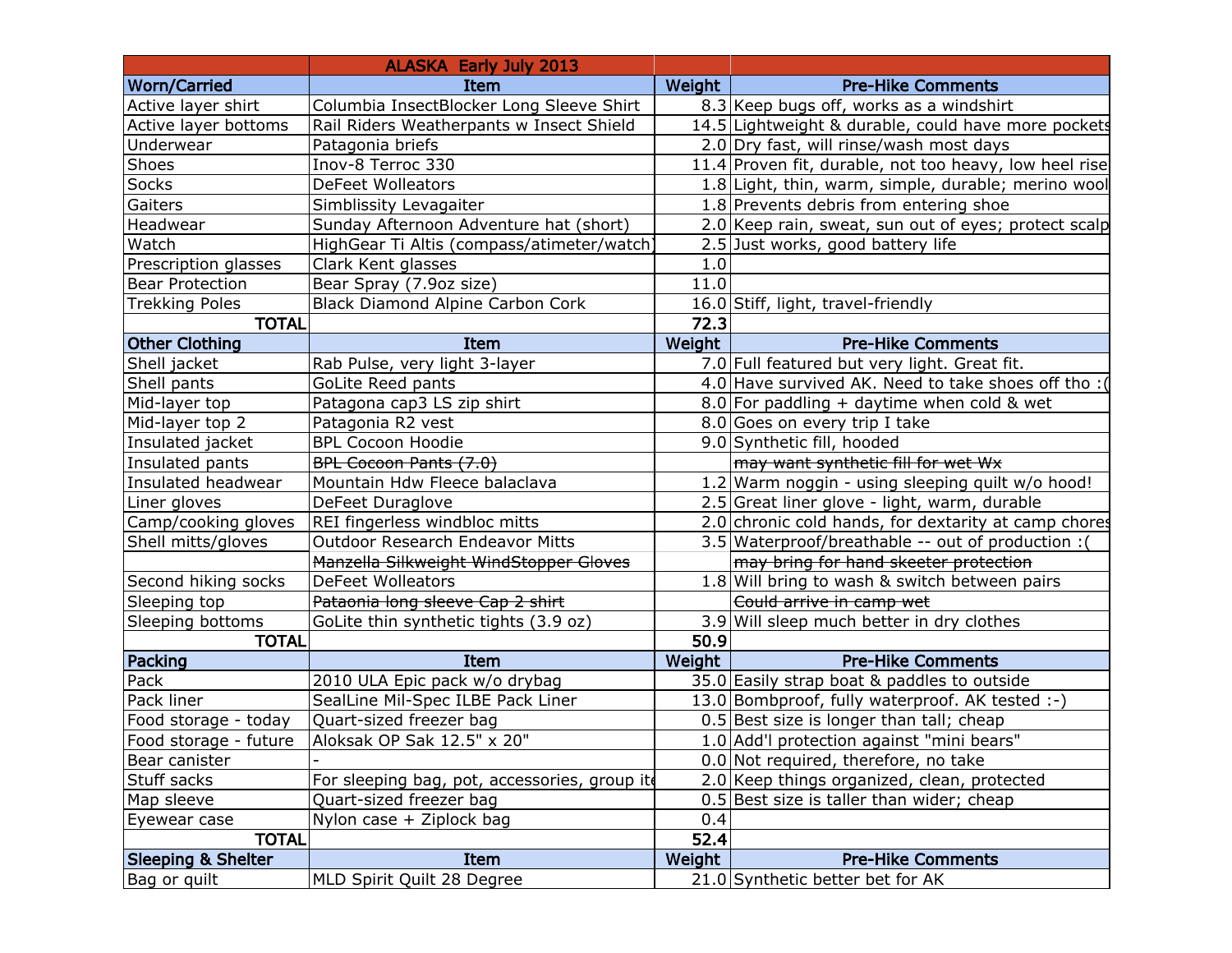| Pad or under quilt                  | T-Rest NeoAir X-lite Womens                |        | 12.1 Perfect size for me. Warm. Super comfortable!       |
|-------------------------------------|--------------------------------------------|--------|----------------------------------------------------------|
| Pad inflation                       |                                            |        | $0.0$ use lungs                                          |
| Rainfly or tarp                     | Tarptent Rainshadow 2 (share w Alison)     |        | 21.5 Integrated pro against rain, bugs, ground water     |
| Nest or bivy                        | included with Rainshadow                   |        | $0.0$ need to seam seal shelter (not doing)              |
| Ground cloth                        | included with Rainshadow                   | 0.0    |                                                          |
| <b>Stakes</b>                       | Aluminum Y-stakes (5 at .5-oz each; shared |        | 2.5 Much better holding power than skewers               |
| Guylines                            | 20 ft of 3mm cord 1.0 oz                   |        | To secure tarp                                           |
| <b>TOTAL</b>                        |                                            | 57.1   |                                                          |
| <b>Hydration &amp; Cooking</b>      | Item                                       | Weight | <b>Pre-Hike Comments</b>                                 |
| <b>Bottles</b>                      | Platypus SoftBottle (2x)                   |        | 1.8 Water everywhere. Use 1 during day, both for c       |
| Purification                        | Aqua Mira (shared)                         |        | 0.0 Will never use                                       |
| Stove                               | Trail Designs (TD) 12-10 Alcohol Stove     |        | 0.6 This & TD Caldera most efficent stove on marke       |
| Wind screen                         | TD Sidewinder Caldera cone (windscreen)    |        | 1.3 This & TD Caldera most efficent stove on marke       |
| Fuel measuring                      | Medicine cup (graduated)                   |        | 0.0 Concerve fuel by accurate measurement                |
| Cookpot                             | Vargo 900 ml titanium pot (no handles)     |        | 4.0 Wide-and-short pot best for stove                    |
| Eating bowl or pot                  |                                            |        | $0.0$ Eat out of pot                                     |
| Hot drink container                 | MLD Ti mug                                 |        | 1.4 Breakfast & coffee at same time                      |
| Fuel container                      | 8oz + 4oz Boston round bottle with spout   |        | $1.0 1$ oz ETOH/day. Spout for accurate dispensing       |
| Utensil                             | Lexan spoon with big shovel                |        | $0.3$ Cut handle in half to fit in pot                   |
| Ignition                            | 20-count book of matches                   |        | $0.2$ usually easier than ligher. use lighter for backup |
| <b>TOTAL</b>                        |                                            | 10.6   |                                                          |
| <b>Small Essentials</b>             | Item                                       | Weight | <b>Pre-Hike Comments</b>                                 |
| <b>MAPS</b>                         |                                            |        |                                                          |
|                                     | 11X17 Custom Maps w H2O-proof case         | 2.0    |                                                          |
| Camera                              | Canon S100                                 |        | 7.0 Balance of wt, size, image quality, 1080p HD         |
| iPHone + spare batt                 | shared                                     | 8.0    |                                                          |
| Sat Phone +spare batt shared        |                                            | 12.0   |                                                          |
| SPOT <sub>2</sub>                   | shared                                     | 4.8    |                                                          |
| <b>Spare batts for SPOT</b>         | shared                                     | 1.0    |                                                          |
| Optics                              | Monocular                                  |        | 2.0 Routefinding, rapid scouting, wildlife observation   |
| Writing instrument                  | Fischer space pen (micro size)             |        | $0.2$ To mark up maps, take notes about trip             |
| Toothbrush                          | Standard toothbrush                        |        | 0.4 Cut handle in half for packability                   |
| Toothpaste                          | Toothpaste dots                            |        | $0.5$ silly but they work                                |
| Toilet paper                        | Premium quality - 4 tiles per day          |        | $1.0$ TP only for polish, use found materials first      |
| Hand soap or sanitizer Dr. Bronners |                                            |        | 0.5 Dr. Bronner's plays double-duty                      |
| Sunscreen                           |                                            |        | 0.0 Unnecessary due to low sun angle & weather           |
| Lip balm                            | Bert's Bees or similar                     |        | 0.2 Minimal wt for dedicated lip balm                    |
| First Aid Kit                       | Meds, foot care, gear repair               |        | 3.0 See detailed list at bottom                          |
| Anti-chafing                        |                                            |        | chafing not a problem for me                             |
| Medications                         | See detail of first Aid Kit below          |        |                                                          |
| Headnet                             | Peter's Headnet, mosquito mesh             |        | 0.5 Expecting to use often                               |
| Insect repellant                    | Sawyer Maxi-DEET Spray                     |        | 0.5 Convenient size; effective                           |